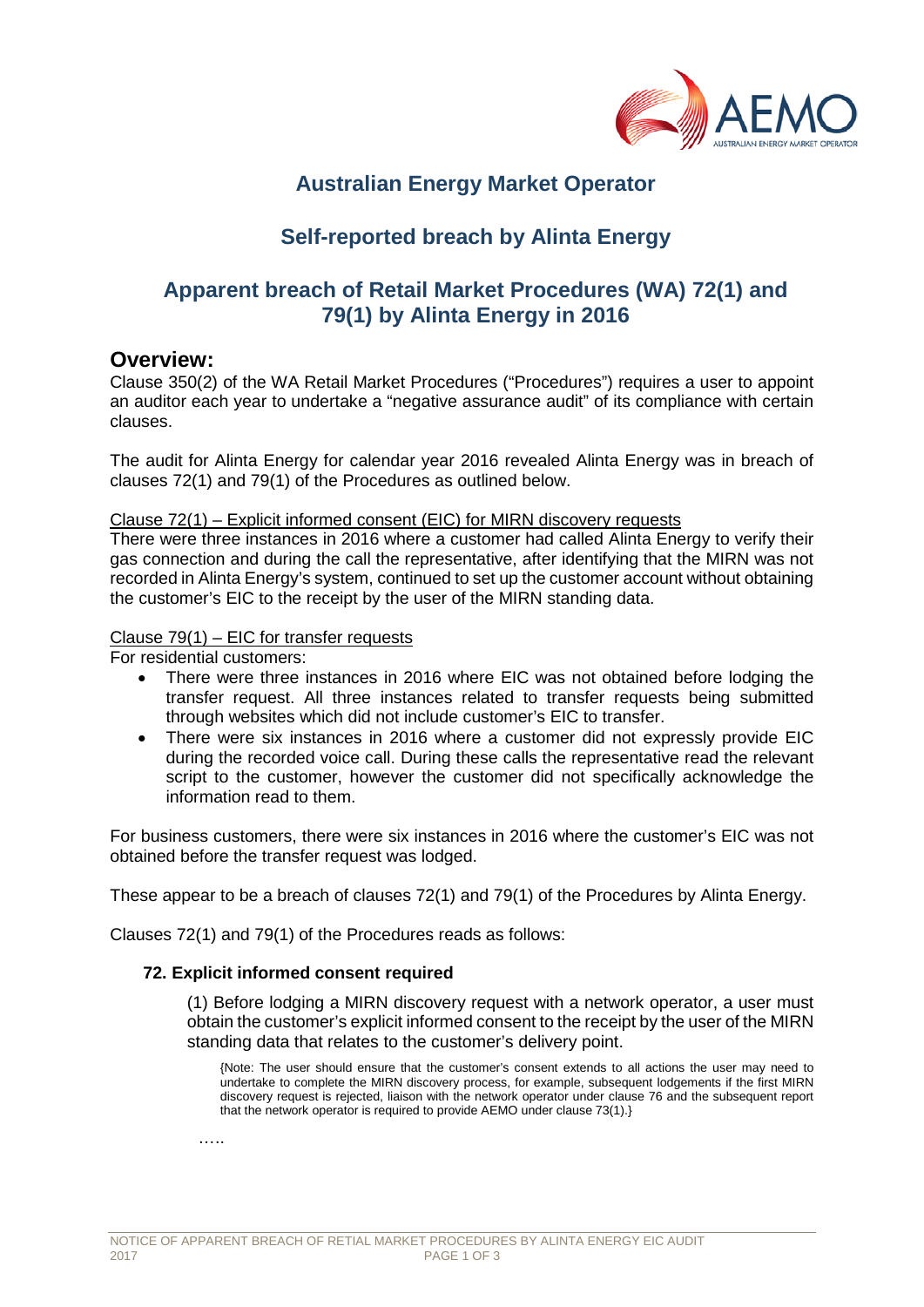#### **79. Explicit informed consent**

(1) Before lodging a transfer request with AEMO, an incoming user must obtain the transferring customer's explicit informed consent to the lodgement.

{Note: This consent could be obtained at the same time, and on the same form, as consent under clause 72, and may include consent for the purposes of clause 82(a).}

……

### **Impact:**

Alinta Energy advised AEMO that there were no adverse impacts on other market participants or customers.

## **Resolution:**

Alinta Energy has taken the following actions:

- Re-issued the relevant instructions to its representatives who handle these call types and has committed to ensuring that this matter is adequately accommodated in foundation and refresher training programs.
- Updated its processes involving transfer requests via websites added customer's EIC to the online process or to call the customer to obtain customer's EIC before lodging the transfer request (if required).
- Committed to ensuring that this matter is adequately accommodated in foundation and refresher training programs.
- Incorporated a specific EIC paragraph in all business customer contracts since November 2016.

## **Proposed Further Actions:**

There is no further action required.

## **Invitation for submissions:**

Before determining whether any further action is required, AEMO invites written submissions from participants as to:

- the effect that this incident has on their operations, and
- their view with regard to the determination, if any, AEMO should make under clause 329 of the Procedures in respect of the apparent breaches of the Retail Market Procedures.

Submissions are requested by no later than 5:00pm (AEST) **Monday 22/05/2017**. Submissions should be sent by e-mail to [rmo@aemo.com.au.](mailto:rmo@aemo.com.au)

Alternatively, submissions can be sent by post to AEMO at:

Chin Chan AEMO GPO Box 2008 Melbourne VIC 3001

If you have any questions regarding this matter, please contact Carol Poon on (03) 9609 8509.

*Chin Chan Group Manager – Market Management* **Australian Energy Market Operator**